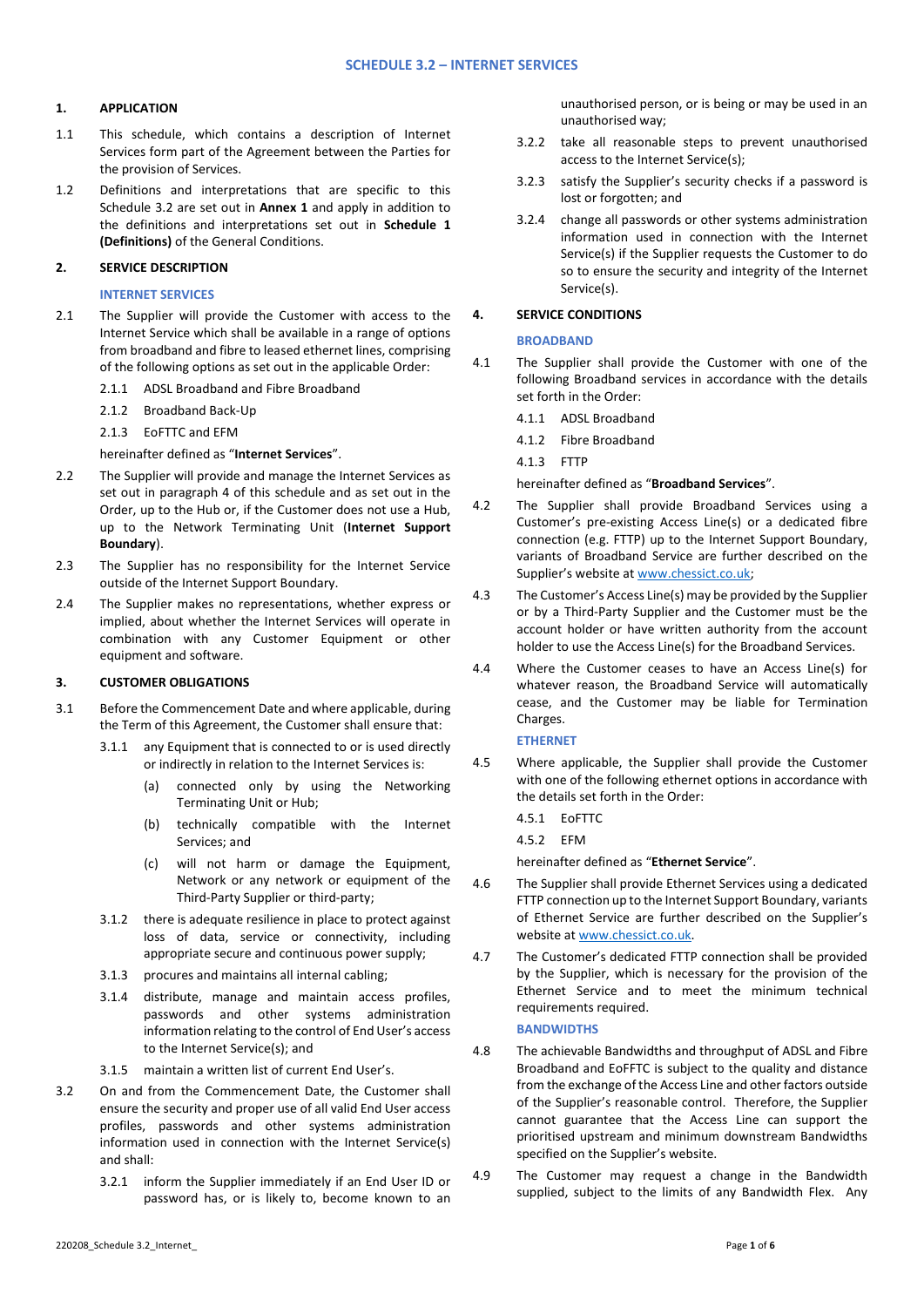Bandwidth Flex will be chargeable and will operate for a minimum period, subject to specific Internet Services. **USE OF INTERNET SERVICES**

- 4.10 The Customer acknowledges and agrees that:
	- 4.10.1 use of Internet Services is at the Customer's own risk and subject to any Applicable Laws;
	- 4.10.2 the Supplier shall not be liable for any loss or damage arising from any virus, trojan horse, spam or other malicious content that the Customer may receive whilst using Internet Services notwithstanding that there may be a firewall contained in the Ancillary Equipment;
	- 4.10.3 the Supplier and/or its Third-Party Supplier may take action to manage performance of the Network during periods where there is high demand, such actions may include line speed reductions/applications and protocol management;
	- 4.10.4 except for IP Addresses expressly registered in the Customer's name, all IP Addresses and Domain Names made available with Internet Services will remain at all times the property of the Supplier or the Third-Party Supplier and shall be non-transferrable;
	- 4.10.5 All rights to use IP Addresses or Domain Names will cease on termination or expiration of the Internet Service;
	- 4.10.6 the Supplier does not ensure that any requested Domain Name is available from or approved for use by the applicable regional Internet registry and the Supplier has no liability for any failure in the Domain Name registration, transfer or renewal process;
	- 4.10.7 all fees associated with registration and maintenance of a Domain Name will be the Customer's responsibility and the Customer shall reimburse the Supplier for any and all fees paid to any applicable regional Internet registry and thereafter pay such fees directly to the applicable regional Internet registry;
	- 4.10.8 the Supplier may take any reasonable measures or actions (including virus screening technology) necessary to block access to or delivery of any email which appears to be of an unsolicited nature or part of a bulk email transmission to prevent spam from entering or affecting the operation of the Supplier's business systems;
	- 4.10.9 if the Supplier considers the Customer's usage profile to be outside of its Fair Use Policy, abnormal or out of the ordinary, the Supplier shall have the right to take such action as the Supplier deems reasonably appropriate, which shall include, without limitation, restricting or suspending use of the Internet Services or increasing the Charges for the provision of the Internet Services; and
	- 4.10.10where the Broadband Service is being used as a backup service to the Internet Services, the Access Line must be located within 2 meters of the Network Terminating Equipment or Hub.

# **SERVICE FAULTS**

4.11 The Supplier shall provide and manage the Internet Services in accordance with **Schedule 4.1 (Fault Management Connectivity)**, which sets out the Supplier's notification procedure for Service Faults together with its Service Fault Targets.

4.12 Service Levels specific to the Internet Services and in addition to those set forth in paragraph 4.11 above (if any) shall be set forth in paragraph 7 below and where there is a conflict between **Schedule 4.1 (Fault Management Connectivity**) and paragraph 7, the latter shall prevail.

# **5. INVOICING**

- 5.1 This paragraph is supplemental to clause 6 of the General Conditions and in the event of express conflict this paragraph 5 shall take precedence. The Supplier shall invoice the Customer for the Charges for the Internet Services as set out in paragraph 5.2 in the amounts specified in any Order and as varied pursuant to the Agreement.
- 5.2 Unless stated otherwise in an applicable Order, the Supplier shall invoice the Customer monthly (depending on billing period) for:
	- 5.2.1 Installation Charges, on or after the Commencement Date for any work carried out
	- 5.2.2 Recurring Charges, except Usage Charges in advance on the first day of the relevant billing period (for any period where the Internet Service is provided for less than the relevant billing period, the Recurring Charges will be calculated on a daily basis);
	- 5.2.3 Usage Charges, in arrears on the first day of the relevant billing period, calculated at the then current rates;
	- 5.2.4 any Charges for Hardware, which shall apply from the date of delivery of such Hardware;
	- 5.2.5 any Termination Charges upon termination of the Internet Service.
- 5.3 The Supplier may also invoice for the following Charges in addition to those set out in the Order;
	- 5.3.1 investigating a Service Fault where no Service Fault is found or is caused by something which the Supplier is not responsible for under this Agreement;
	- 5.3.2 commissioning the Internet Service outside of Normal Working Hours;
	- 5.3.3 restoring the Internet Service if the Internet Service has been suspended in accordance with clause 7 of the General Conditions;
	- 5.3.4 cancelling Internet Service in accordance with clause 8 of the General Conditions; and
	- 5.3.5 any other charges set out in the Order or the Tariffs or as otherwise agreed; and including but not limited to charges for (i) providing paper invoices, (ii) late payment fees (iii) dishonoured payments and (iv) payment processing fees.
- 5.4 The Supplier reserves the right to apply a price increase to the Charges each calendar year except where the Supplier has agreed otherwise with the Customer in writing. The Supplier will notify the Customer when the price increase applies for each Service by email, on the Customer's invoice, the Chess Customer portal and/or on its website [www.chessICT.co.uk.](http://www.chessict.co.uk/) The increase will be rounded up to the nearest whole pence and calculated by multiplying the existing Charges by a percentage comprised of i) the Retail Price Index ("RPI") rate figure published by the Office of National Statistics in January of that year (ignoring any negative figures), plus ii) 3.9%. If the RPI figure is negative in the year the Supplier will only increase Charges by 3.9%. This paragraph 5.4 is without prejudice to clause 6.10 of the General Conditions and as such shall not be deemed superseded.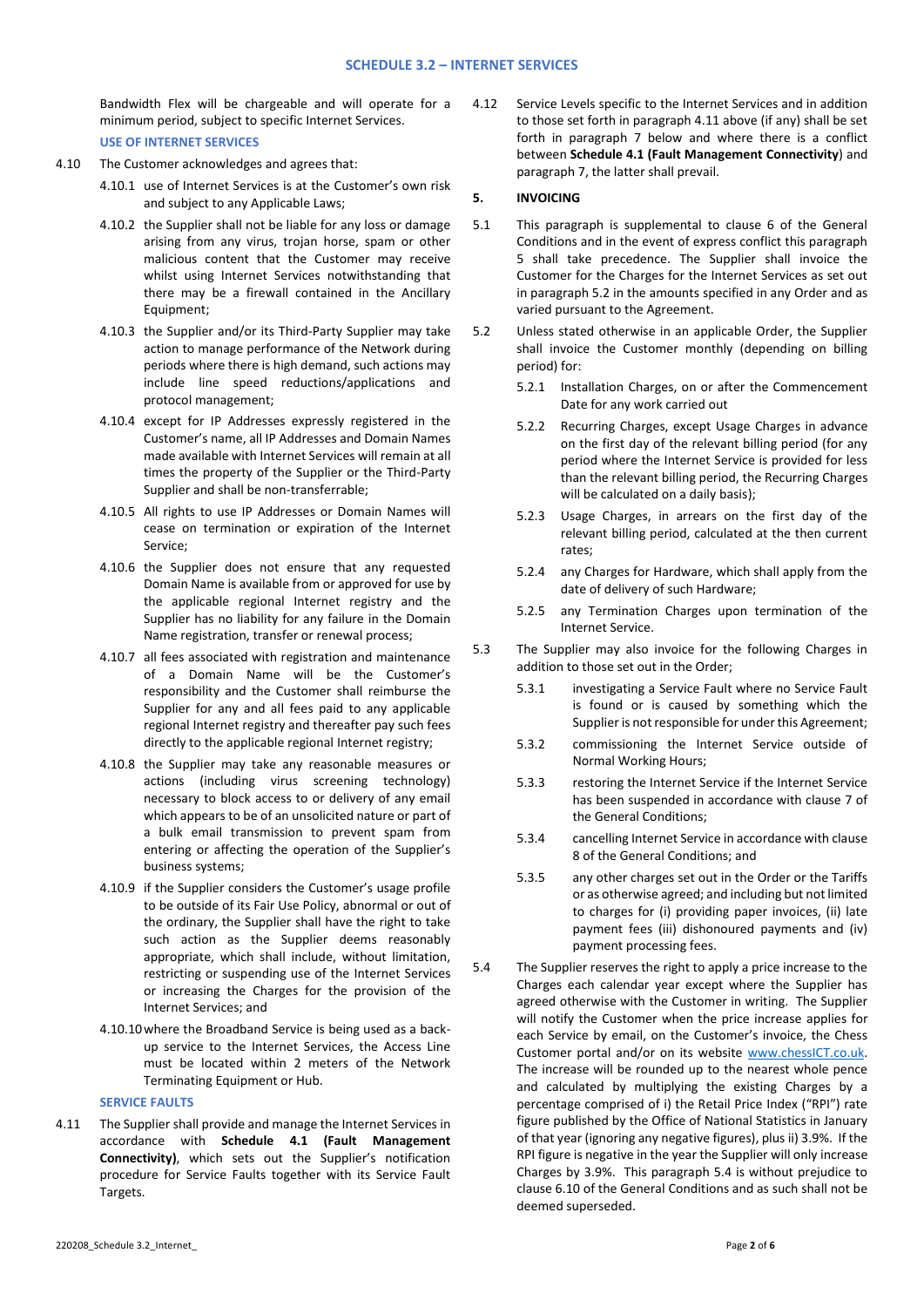## **6. TERMINATION**

- 6.1 This paragraph 6 is supplemental to clause 2 and 8 of the General Conditions and in the event this paragraph 6 conflicts with clause 2 and 8 of the General Conditions, this paragraph shall take precedence.
- 6.2 The Customer may terminate the Ethernet Services by giving the Supplier not less than ninety (90) days and no more than one hundred and twenty (120) days written notice for convenience before the end of the Minimum Term or Successive Term.
- 6.3 Where a Customer is a Microenterprise or Small Enterprise Customer or a Non-for-Profit Customer, upon expiry of the Minimum Term, the Minimum Term shall not automatically renew pursuant to clause 2.1 of the General Conditions. The Agreement shall continue until such time such Customer provides not less than thirty (30) days' notice to terminate the Agreement save that where the Agreement relates to Ethernet Services the Customer shall be required to provide not less than ninety (90) days written notice to terminate. Use of the Internet Services following expiry of the Minimum Term will be subject to the Supplier's standard published Tariffs.
- 6.4 Where a Customer is a Microenterprise or Small Enterprise Customer or a Non-for-profit Customer, they shall have the additional right to terminate the Agreement in the following circumstances:
	- 6.4.1 by giving the Supplier notice within thirty (30) days of the date the notice from the Supplier of proposed amendments to the Charges in accordance with clause 6.10 and/or 16.1 of the General Conditions is received and where such changes are likely to cause material detriment to the Customer; or
	- 6.4.2 within the Transferring Period.

For the avoidance of doubt, the Customer shall not have a right to terminate the Agreement pursuant to clause 6.4.1 where the Supplier varies the Charges pursuant to paragraph 5.4.

- 6.5 Where the Supplier provides notice of proposed amendments to the Charges and/or the Agreement pursuant to clause 6.10 and/or 16.1 of the General Conditions and the Customer does not provide notice to terminate within thirty (30) days in accordance with paragraph 6.4.1, the Customer shall be deemed to have waived its right to terminate pursuant to paragraph 6.4.1. The Customer's continued use of the Services shall be deemed acceptance if such changes.
- 6.6 If a Customer terminates the Agreement pursuant to paragraph 6.3 or 6.4 above, the Customer shall not be liable for any Termination Charges.
- 6.7 Notwithstanding paragraph 6.4, the Customer shall be liable to pay Termination Charges to the Supplier in accordance with clause 8.7 of the General Conditions, where the Agreement is terminated within the Minimum Term or any Successive Term.
- 6.8 The Supplier may terminate this Agreement if the Supplier is unable to connect the Customer to the Internet Services, due to the Customer not meeting its obligations set forth in paragraph 3.1 or any circumstances which are outside of the Supplier's reasonable control.

# **7. SERVICE CARE LEVELS**

7.1 The Supplier shall use reasonable endeavours to repair a Service Fault in accordance with the Service Care Level the Customer has purchased from the following options:

| <b>BROADBAND</b>     | <b>BT Target SLA</b> | <b>TTB Target SLA</b> |
|----------------------|----------------------|-----------------------|
| <b>Standard Care</b> | 40 (clock hours)     | 48 (clock hours)      |
| <b>Enhanced Care</b> | 20 (clock hours)     | 24 (clock hours)      |

- 7.2 The Customer may upgrade its Service Care Level at an additional charge as set out in the Supplier's current Tariffs.
- 7.3 Where the Supplier fails to meet the applicable Service Care Level, the Customer may, subject to **Schedule 4.1 (Fault Management Connectivity)**, make a one-off claim for a Service Credit.
- 7.4 The Supplier's liability under this paragraph to pay Service Credits to the Customer shall be the maximum liability of the Supplier and the Customer's sole financial remedy for failure to meet Service Care Levels.

## **8. BROADBAND ASSURANCE**

- 8.1 Where specified in the Order, the Supplier shall provide the Customer with Broadband Assurance as detailed in this paragraph 8. Broadband Assurance shall only apply to the Broadband Services as stated in the Order or as otherwise agreed by the Supplier.
- 8.2 Unless otherwise stated in the Order, the monthly Charges for Broadband Assurance are as stated in the Supplier's applicable Tariffs.

## **FAULT MANAGEMENT**

- 8.3 Chess will provide for Fault Management for one (1) Service Fault per calendar year which falls outside the Internet Support Boundary and in such circumstances the Customer shall not be liable for any charges imposed on to the Supplier by BT Openreach where no fault is found by Openreach or on any Openreach equipment.
- 8.4 Fault Management will be provided in accordance with Schedule 4.1 (**Fault Management Connectivity**).
- 8.5 The Customer must provide timely site access for engineers procured or engaged by the Supplier or BT Openreach in relation to the Service Fault.
- 8.6 The Customer must carry out the Supplier's prescribed Initial Checks when requested to do so and accepts that failure to do so will delay resolution of the Service Fault, and that the Service Fault Target shall not apply where the Supplier Initial Checks have not been completed as requested.

#### **REPLACEMENT ROUTER**

- 8.7 Where the Supplier provides Fault Management in accordance with **Schedule 4.1 (Fault Management**) in relation to a Service Fault and reasonably determines that the Customer's router has failed, the Supplier will dispatch a replacement router free of charge in accordance with paragraph 8.7 to 8.11 provided the Customer router is not a Draytek router.
- 8.8 The Customer must carry out the Supplier's prescribed Initial Checks when requested to do so and accepts that failure to do so will delay resolution of the Service Fault as Chess shall be unable to determine whether the router has failed.
- 8.9 The replacement router will be shipped to the Customer's installation address for the Internet Service the Service Fault relates to for next business day delivery, provided the router request has been made by 3pm. Where a request was made after 3pm it will be deemed as having been received the following working day.
- 8.10 The replacement router will be a Supplier standard router and the Supplier shall not be obliged to provide the same make or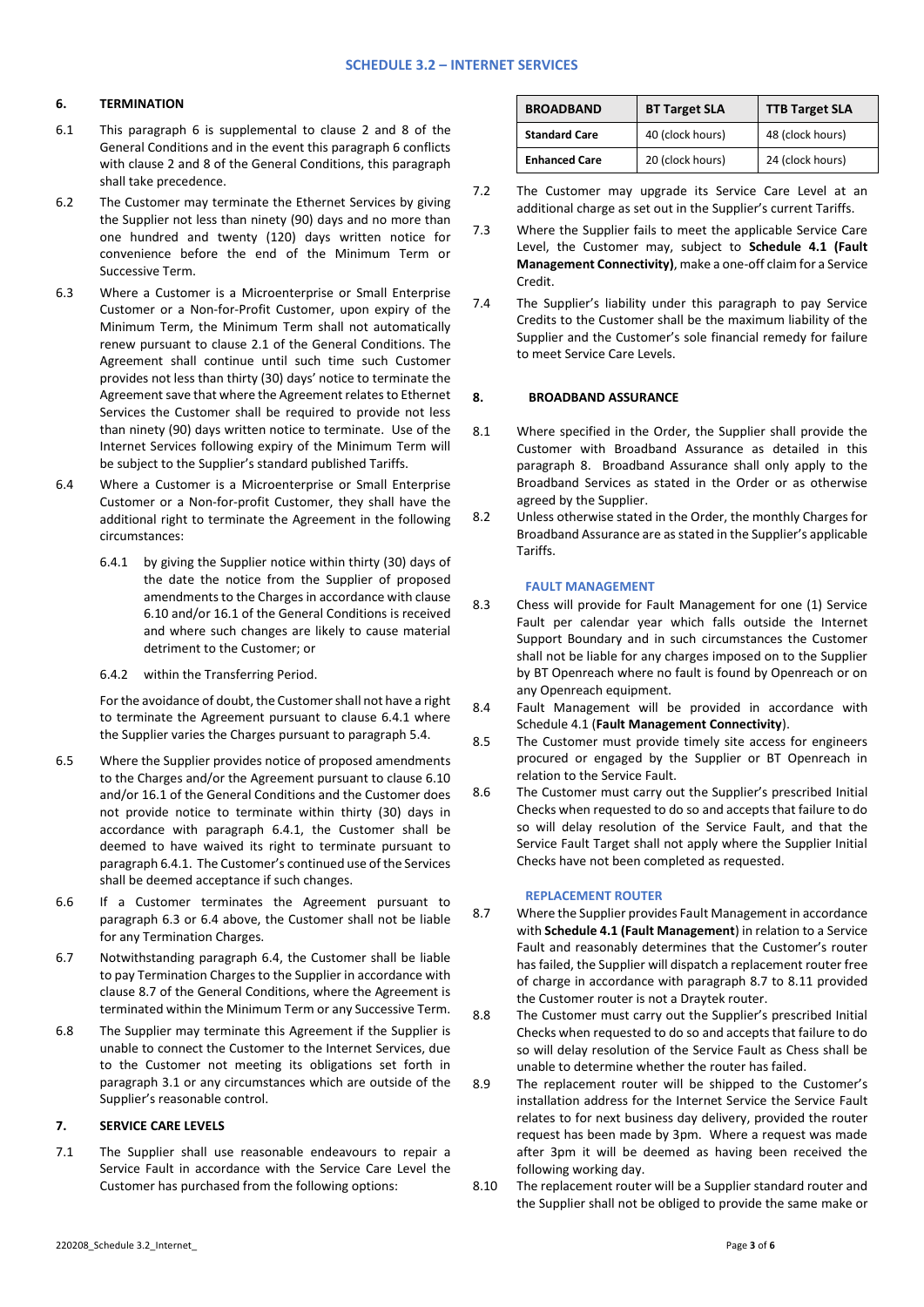model as the router being replaced. The make and model of the replacement router shall be entirely at the Supplier's discretion.

8.11 The Supplier will provide the replacement router with its standard configuration together with the router log on/WIFI credentials. Installation and any bespoke configuration of the replacement router is the responsibility of the Customer. Should the Customer request that the Supplier undertakes installation or bespoke configuration work, the Supplier will undertake the work requested and the Customer shall be liable for the Supplier's Charges for such work as detailed in its Tariffs.

## **TEMPORARY 4G DISASTER RECOVERY ROUTER**

- 8.12 Where the Supplier provides Fault Management in accordance with **Schedule 4.1 (Fault Management**) in relation to a P1 Service Fault on the Broadband Service which has persisted for longer than 2 Working Days, the Supplier will provide, upon request, a 4G device free of charge in accordance with paragraph 8.13 to 8.26.
- 8.13 The 4G device is being provided on a temporary basis and for use pending resolution of the Service Fault only. The Customer is responsible for arranging the return of the 4G device once the Supplier determines the Service Fault resolved.
- 8.14 The Customer must carry out the Supplier's prescribed Initial Checks when requested to do so and accepts that failure to do so will delay establishing the cause of the Service Fault and may therefore cause delay in the provision of the 4G device.
- 8.15 The Supplier will offer the Customer temporary use of the 4G device where it has determined that the Service Fault is a P1 Service Fault, it relates to the Broadband Service and it remains unresolved for more than 2 Working Days. The 4G device will only be provided where the Customer responds to expressly request that the Supplier provides it.
- 8.16 The 4G device will be shipped to the Customer's installation address for the Internet Service the Service Fault relates to for next business day delivery, provided the router request has been made by 3pm. Where a request was made after 3pm it will be deemed as having been received the following working day.
- 8.17 The 4G device will be a Supplier standard 4G device and the Supplier shall not be obliged to provide the same make or model as the router being replaced. The make and model of the replacement router shall be entirely at the Supplier's discretion.
- 8.18 The Supplier will provide the 4G device with its standard 4G broadband configuration. Installation and any bespoke configuration of the replacement router is the responsibility of the Customer. Should the Customer request that the Supplier undertakes installation or bespoke configuration work, the Supplier will undertake the work requested and the Customer shall be liable for the Supplier's Charges for such work as detailed in its Tariffs.
- 8.19 The 4G device is provided with an unlimited inclusive data allowance which is included free of charge subject to the restrictions stated in paragraphs 8.20 to 8.22.
- 8.20 The following usage is deemed inappropriate usage and is strictly prohibited:
	- 8.20.1 any usage outside normal commercial practices;
	- 8.20.2 any usage made via automated means;
	- 8.20.3 any usage that damages or impairs the hosting network;
	- 8.20.4 any usage which is considered fraudulent, abusive, illegal or a nuisance; and
- 8.20.5 data usage where users regularly tether to 12 or more devices or have more than 25GB within a single billing period.
- 8.21 The Supplier may investigate usage to ascertain whether the Customer's usage is inappropriate as detailed in paragraph 8.20. If inappropriate usage is determined the Supplier reserves the right to restrict services, adjust services or terminate the service and request the return of the 4G device.
- 8.22 The Supplier does not allow the 4G device to be used in any equipment which enables routing of calls or data (including without limitation, text or picture messages) from fixed apparatus or standard devices to mobile equipment by establishing mobile to mobile call or transmission. Nor does it allow the use of any equipment which enables the sending of bulk SMS, voice or data services. The Supplier reserves the right to suspend services without notice should it believe that such equipment is being used. During suspension liability for any access charges or calls with rest with the Customer.
- 8.23 The Supplier does not offer any guarantees as to the availability or performance of the 4G device. The 4G coverage may be affected by a number of factors including the geographical area of the Customer site and the location of the 4G device at the Customer site. The 4G coverage is also dependent upon a number of other factors such as the number of users of the 4G service, maintenance and upgrades, faults from other networks, the weather or environmental factors.
- 8.24 Once the Supplier has determined that the Service Fault has been resolved and the Broadband Service restored, the Supplier will deactivate the 4G device provided. The Supplier will also contact the Customer to arrange the return of the 4G device.
- 8.25 Should the Customer fail to co-operate with arrangements to return the router following reasonable attempts by the Supplier to arrange its return, the Customer shall be liable to pay the Supplier the cost of the router as stated in the Supplier's Tariffs and the Supplier shall be entitled to invoice the Customer on that basis.
- 8.26 If the Customer wishes to retain the 4G device, the Customer will need to enter into an agreement with the Supplier for the ongoing supply of the 4G device.

# **SERVICE UPGRADE**

- 8.27 The Supplier will, where requested by the Customer, provide a free of charge upgrade in relation to an existing Broadband Service to a FTTP, SOGFast or SOGEA service ("**New Product**") in accordance with paragraphs 8.28 to 8.36 below, provided the New Products are available at the Customer's site address.
- 8.28 The service upgrade is subject to the Customer entering into an agreement with the Supplier for the New Product. The agreement for the provision of the New Product shall include a Minimum Term equal to the remaining Minimum Term of the existing agreement with the Customer relating to the provision of the Line and/or Broadband Service being replaced or 12 months, whichever is greater.
- 8.29 The Supplier agrees to provide the New Product for the same Charges applicable to the existing Line and/or Broadband Services being provided under the existing agreement with the Customer. The Charges will therefore be the cumulative Charges of the Line and/or Broadband Services being replaced.
- 8.30 The Supplier will provide the New Product with bandwidth which it reasonably determines to be comparable to the bandwidth of the existing Line and Broadband Service.
- 8.31 The Customer may request a New Product with higher bandwidth. The upgrade and router will remain free of charge;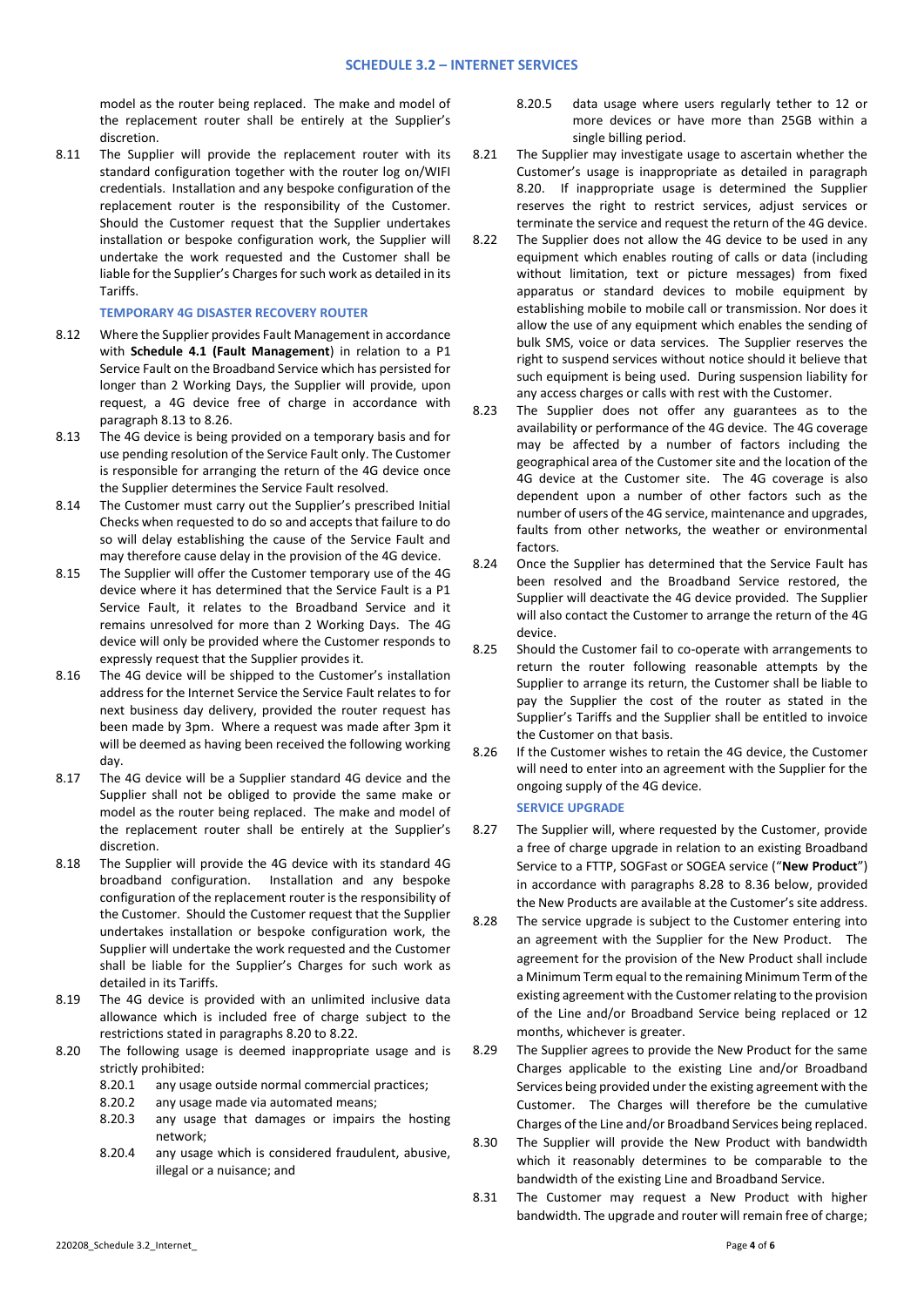however, the Customer will be liable to pay Charges associated with the higher bandwidth New Product.

- 8.32 The Supplier will provide the Customer with a new router with its standard configuration free of charge. Installation and any bespoke configuration of the router is the responsibility of the Customer. Should the Customer request that the Supplier undertakes installation or bespoke configuration work, the Supplier will undertake the work requested and the Customer shall be liable for the Supplier's Charges for such work as detailed in its Tariffs.
- 8.33 Should the Customer wish to retain an existing Line in addition to taking a New Product, the existing Line will be included in the new agreement and the Charges will be equal to the Charges payable under the existing agreement with the Customer for that Line. For the avoidance of doubt, the Charges for the retained Line shall be in addition to the Charges applicable to the New Product as stated at paragraph 8.29.
- 8.34 Should the Customer require Voice Services for an existing retained Line or require Cloud Voice Service for use in conjunction with the New Product, the Customer must enter into an agreement with the Supplier for the provision Voice or Cloud Voice Services.
- 8.35 If the Customer terminates the new agreement for the New Product early for convenience or moves the Services during the Minimum Term of the new agreement, the Supplier has the right to charge the Customer the costs incurred in relation to the service upgrade as part of the Early Termination Charges payable by the Customer to the Supplier under the new agreement.
- 8.36 The Customer continues to have the option of entering into a new agreement for a New Product on different commercial terms than as stated in this paragraph 8, such as on longer Minimum Term, to obtain improved pricing.